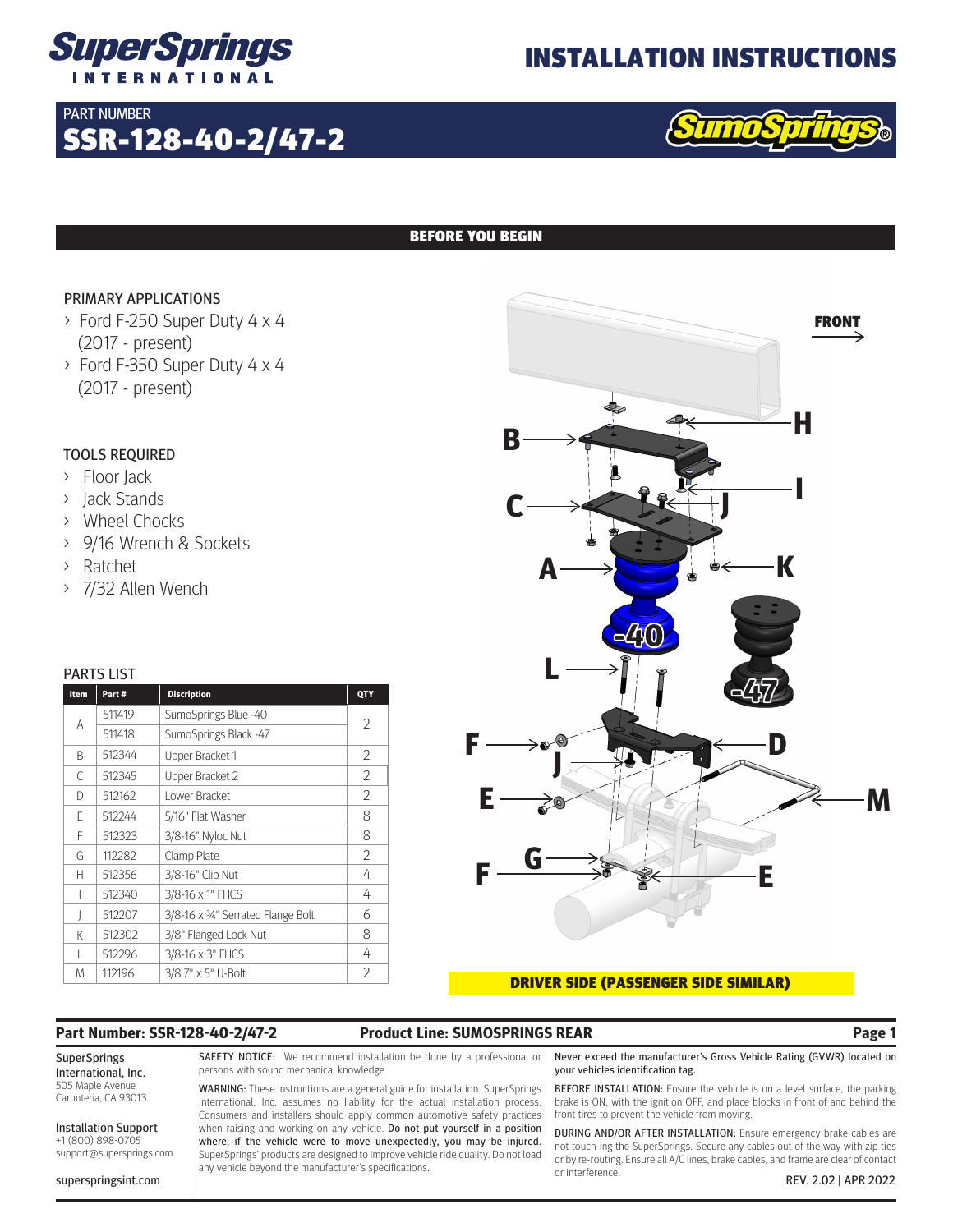

# INSTALLATION INSTRUCTIONS

## PART NUMBER SSR-128-40-2/47-2



**IMPORTANT NOTICE:** Your part may have been loosely preassembled to show the final product as it will be once installed on your vehicle. Please disassemble the product before proceeding to the installation.

## INSTALLATION

1. Park vehicle of level hard surface. Place wheel chocks in front and behind the front wheels to prevent rolling. Observe all safety precautions and wear safety glasses.

2. Raise the back of the vehicle allowing the axle to hang free and rest the frame on the safety jack stands rated for the weight of the vehicle. Removal of the rear wheels is optional.

**3.** Starting on the driver side unbolt and remove the factory Bump Stop from the underside of the frame and remove the factory studs that are clipped into the frame.

4. Attach two 3/8-16 Clip Nuts [ITEM H] onto the frame where the factory studs were positioned. Ensure that the threaded portion is up inside the frame.

5. Using the two 3/8-16 x1" FHCS [ITEM I], attach the Upper Bracket 1 [ITEM B] to the frame with the bent end toward the front of the vehicle as in the diagram on page 1. Place a drop of the blue loctite on the threads of each bolt.

6. Using two 3/8-16 x ¾" Serrated Flange Bolts [ITEM J] attach the top half of the SumoSprings [ITEM A] to the Upper Bracket 2 [ITEM C]. Leave the bolts slightly loose so that the position of the SumoSprings can be adjusted.

7. Place the Upper Bracket 2 [ITEM C] and SumoSprings assembly [ITEM A] onto the studs of the Upper Bracket 1 [ITEM B]. The end of the Upper Bracket 2 with the bend goes toward the rear of the truck as in the diagram. Fasten the brackets together with four 3/8" Flanged Lock Nuts [ITEM K].

8. Place one 3/8-16 x 34" Serrated Flange Bolt [ITEM J] into the slot of the Lower Bracket [ITEM D] as seen in the diagram. (Temporarily thread one 3/8" Flanged Lock Nut loosely onto the bolt to keep it in place).

**9.** Place the lower bracket on the bump stop contact perch and position tight to the leaf pack.

10. Place two 3/8-16 x 3" FHCS [ITEM L] down through the lower bracket.

11. Place the 3/8 7"x 5" U-Bolt [ITEM M] around the factory u-bolts and below the leaf pack so that the ends protrude through the holes in the Lower Bracket [ITEM D] and fasten securely with the 5/16" Flat Washers [ITEM E] and 3/8-16" Nyloc Nuts [ITEM F].

## **Part Number: SSR-128-40-2/47-2 Product Line: SUMOSPRINGS REAR Page 2**

**SuperSprings** International, Inc. 505 Maple Avenue Carpnteria, CA 93013 Installation Support +1 (800) 898-0705 support@supersprings.com SAFETY NOTICE: We recommend installation be done by a professional or persons with sound mechanical knowledge. WARNING: These instructions are a general guide for installation. SuperSprings International, Inc. assumes no liability for the actual installation process. Consumers and installers should apply common automotive safety practices when raising and working on any vehicle. Do not put yourself in a position where, if the vehicle were to move unexpectedly, you may be injured. SuperSprings' products are designed to improve vehicle ride quality. Do not load Never exceed the manufacturer's Gross Vehicle Rating (GVWR) located on your vehicles identification tag. BEFORE INSTALLATION: Ensure the vehicle is on a level surface, the parking front tires to prevent the vehicle from moving. DURING AND/OR AFTER INSTALLATION: Ensure emergency brake cables are

superspringsint.com

any vehicle beyond the manufacturer's specifications.

brake is ON, with the ignition OFF, and place blocks in front of and behind the

not touch-ing the SuperSprings. Secure any cables out of the way with zip ties or by re-routing. Ensure all A/C lines, brake cables, and frame are clear of contact or interference. REV. 2.02 | APR 2022